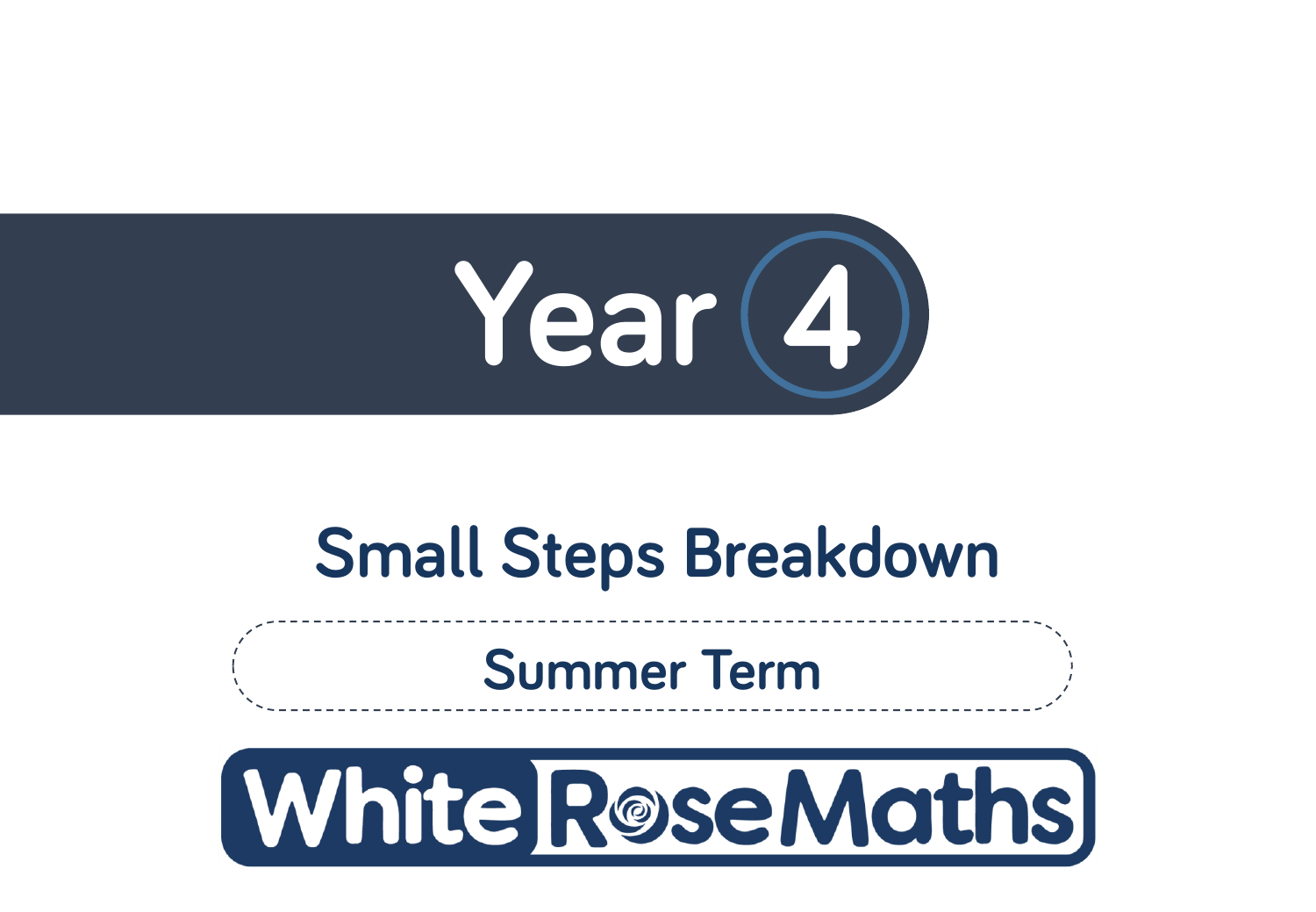# Year 4 - Yearly Overview

|        | Week 1                                                               | Week 2                                          | Week 3 | Week 4                                           | Week 5 | Week 6            | Week 7                                                       | Week 8                                        | Week 9 | Week 10          | Week 11       | Week 12 |
|--------|----------------------------------------------------------------------|-------------------------------------------------|--------|--------------------------------------------------|--------|-------------------|--------------------------------------------------------------|-----------------------------------------------|--------|------------------|---------------|---------|
| E      | Number - Place Value                                                 |                                                 |        | <b>Number-Addition and</b><br><b>Subtraction</b> |        |                   | Measurement<br>- Length and<br>Perimeter                     | <b>Number- Multiplication</b><br>and Division |        |                  | Consolidation |         |
| Spring | Measurement<br>Area<br><b>Number- Multiplication</b><br>and Division |                                                 |        | <b>Fractions</b>                                 |        |                   | <b>Decimals</b>                                              |                                               |        | Consolidation    |               |         |
| ౘ      |                                                                      | Measurement-<br><b>Decimals</b><br><b>Money</b> |        | <b>Time</b>                                      |        | <b>Statistics</b> | Position and<br>Geometry<br>Geometry- Properties of<br>Shape |                                               |        | <b>Direction</b> | Consolidation |         |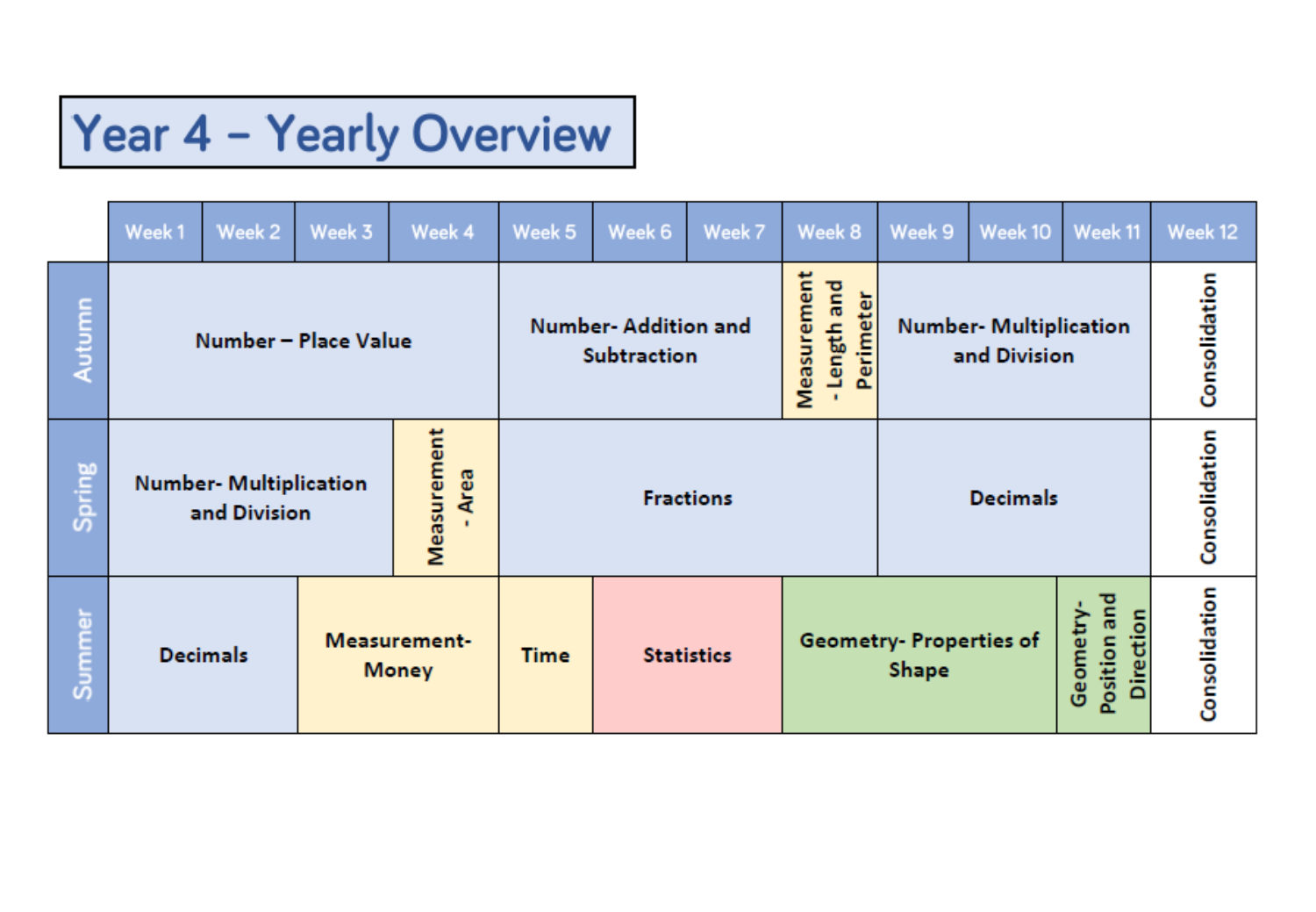#### Week 1 to 2 – Number: Decimals

# **Overview Small Steps**

| Make a whole        |  |
|---------------------|--|
| Write decimals      |  |
| Compare decimals    |  |
| Order decimals      |  |
| Round decimals      |  |
| Halves and quarters |  |

## **NC Objectives**

Compare numbers with the same number of decimal places up to two decimal places. Round decimals with one decimal place to the nearest whole number. Recognise and write decimal equivalents to  $\frac{1}{4}, \frac{1}{2}$  $\frac{1}{2}$  and  $\frac{3}{4}$ Find the effect of dividing a one or two digit number by 10 or 100, identifying the value of the digits in

the answer as ones, tenths and

hundredths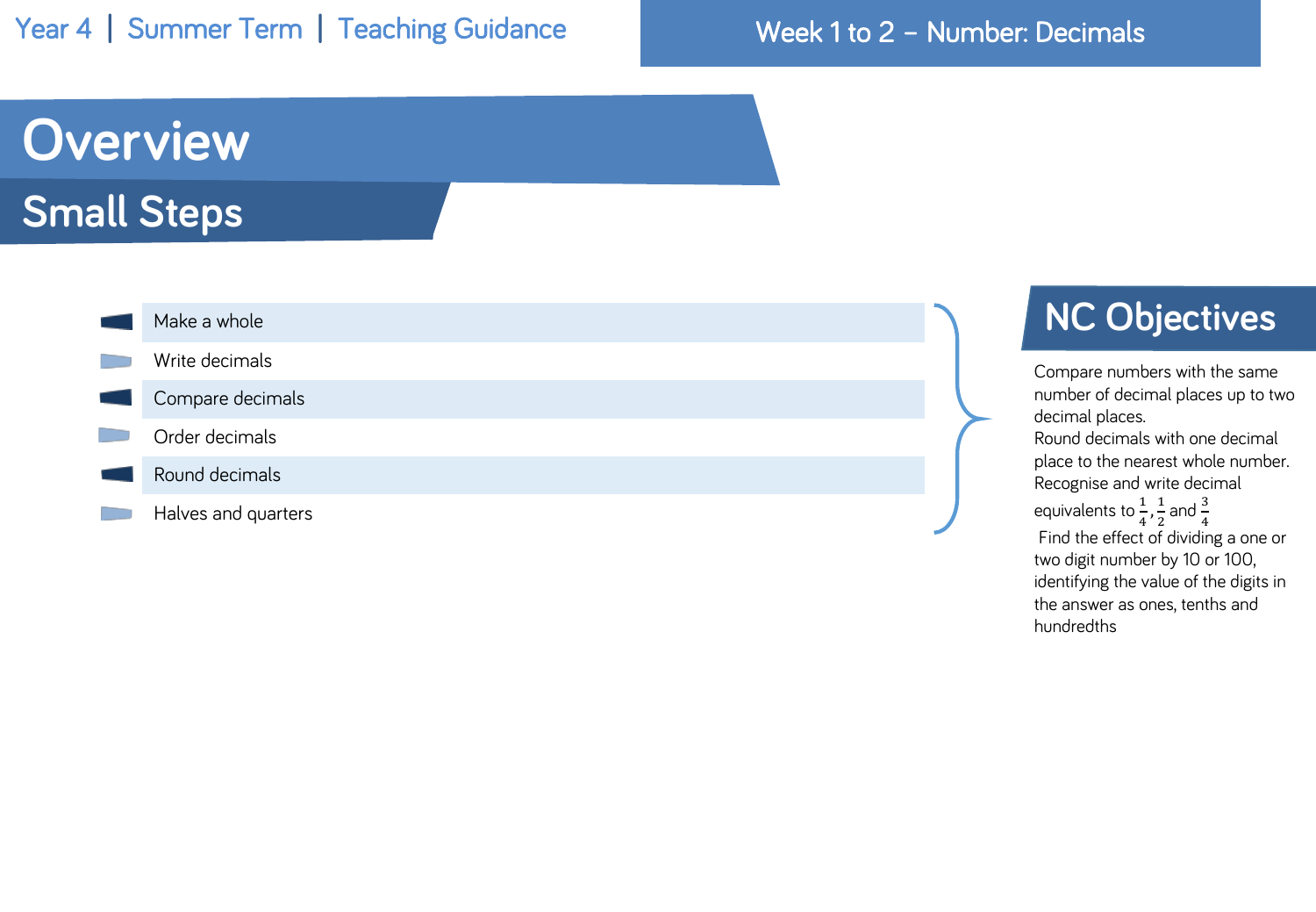### Week 3 to 4 – Measurement: Money

# **Overview Small Steps**

Pounds and pence

#### Order money

Round to estimate money

Four operations with money

## **NC Objectives**

Estimate, compare and calculate different measures, including money in pounds and pence. Solve simple measure and money problems involving fractions and decimals to two decimal places.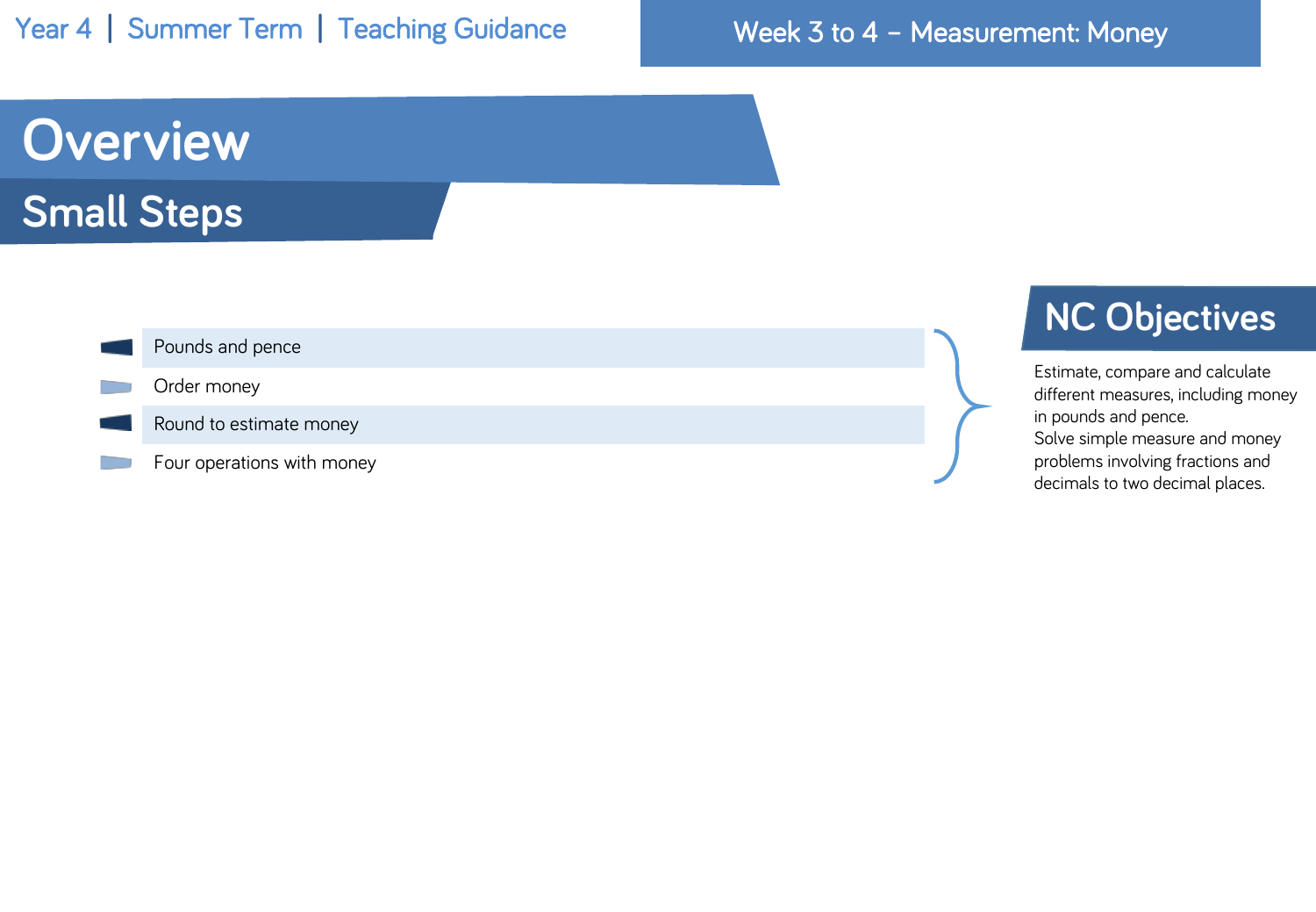#### Week 5 – Measurement: Time

# **Overview Small Steps**

| Hours, minutes and seconds    |
|-------------------------------|
| Years, months, weeks and days |

- Analogue to digital 12 hour
- Analogue to digital 24 hour

## **NC Objectives**

Convert between different units of measure [for example, kilometre to metre; hour to minute] Read, write and convert time between analogue and digital 12 and 24-hour clocks. Solve problems involving converting from hours to minutes; minutes to seconds; years to months; weeks to days.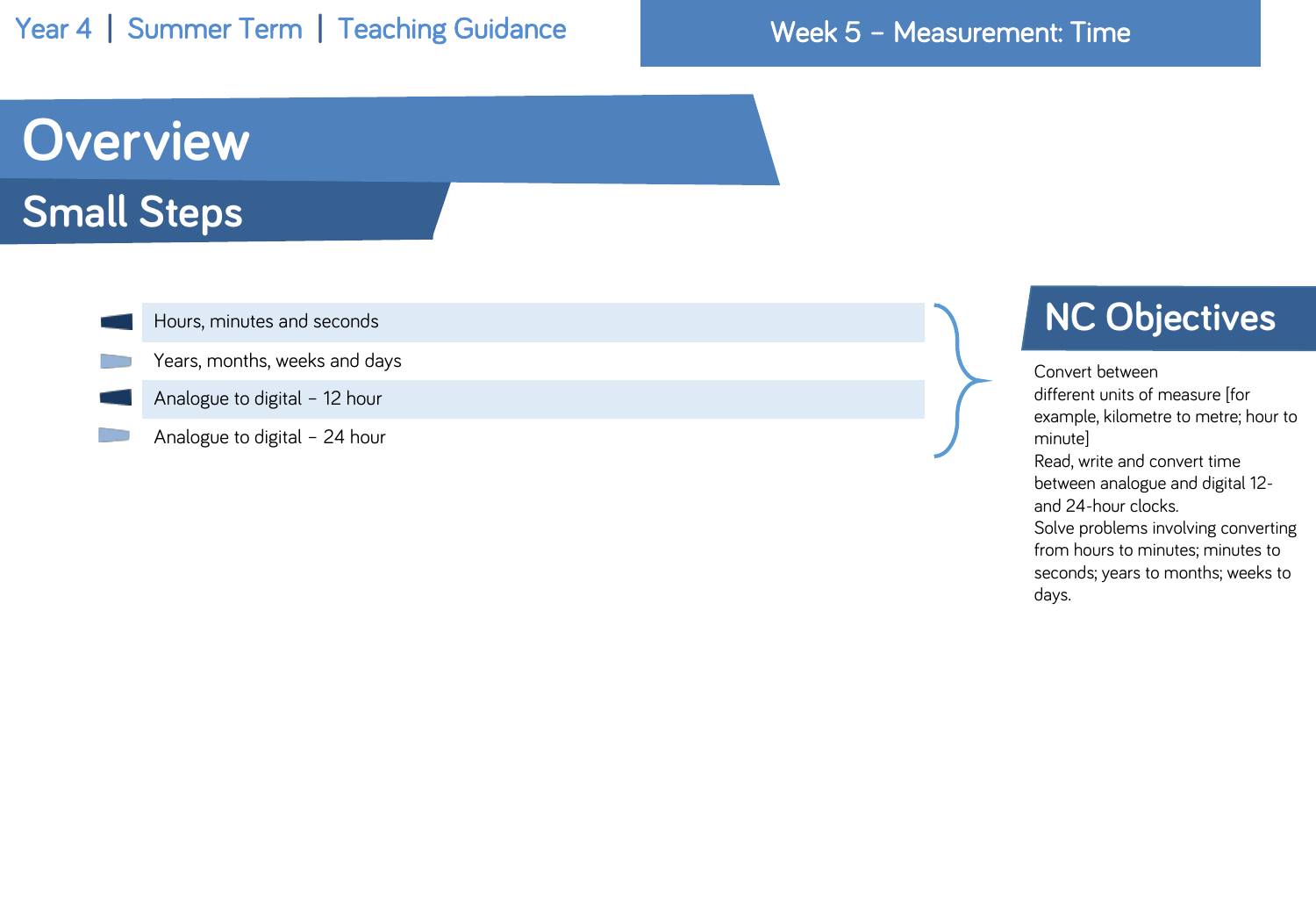#### Week 6 to 7 - Statistics

# **Overview Small Steps**

Interpret charts (discrete)

Comparison, sum and difference

#### Introduce line graphs

Line graphs

## **NC Objectives**

Interpret and present discrete and continuous data using appropriate graphical methods, including bar charts and time graphs. Solve comparison, sum and difference problems using information presented in bar charts, pictograms, tables and other graphs.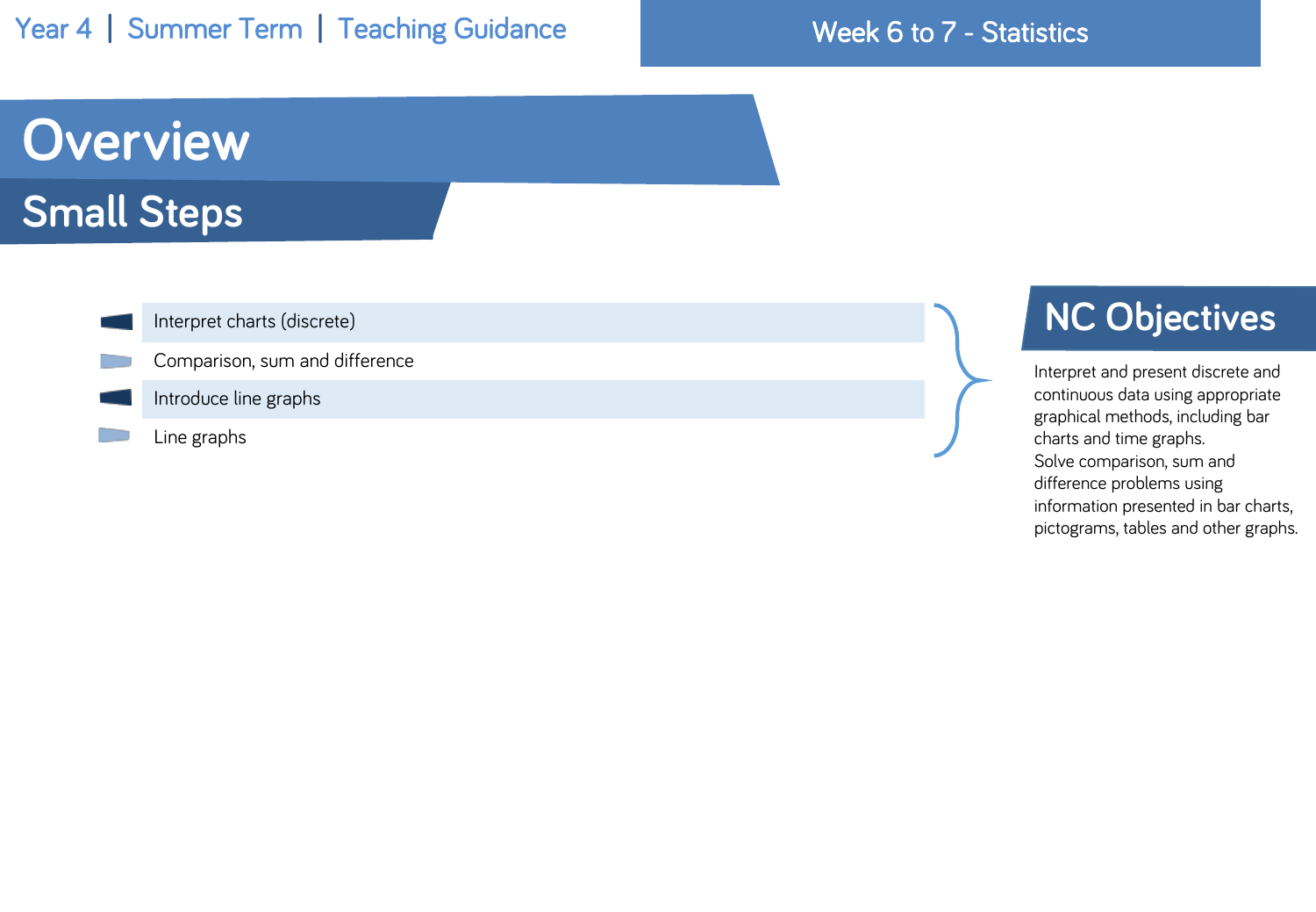### Week 8 to 10 – Geometry: Properties of Shape

# **Overview Small Steps**

| Identify angles             |
|-----------------------------|
| Compare and order angles    |
| <b>Triangles</b>            |
| Quadrilaterals              |
| Lines of symmetry           |
| Complete a symmetric figure |

### **NC Objectives**

Identify acute and obtuse angles and compare and order angles up to two right angles by size.

Compare and classify geometric shapes, including quadrilaterals and triangles, based on their properties and sizes.

Identify lines of symmetry in 2-D shapes presented in different orientations.

Complete a simple symmetric figure with respect to a specific line of symmetry.